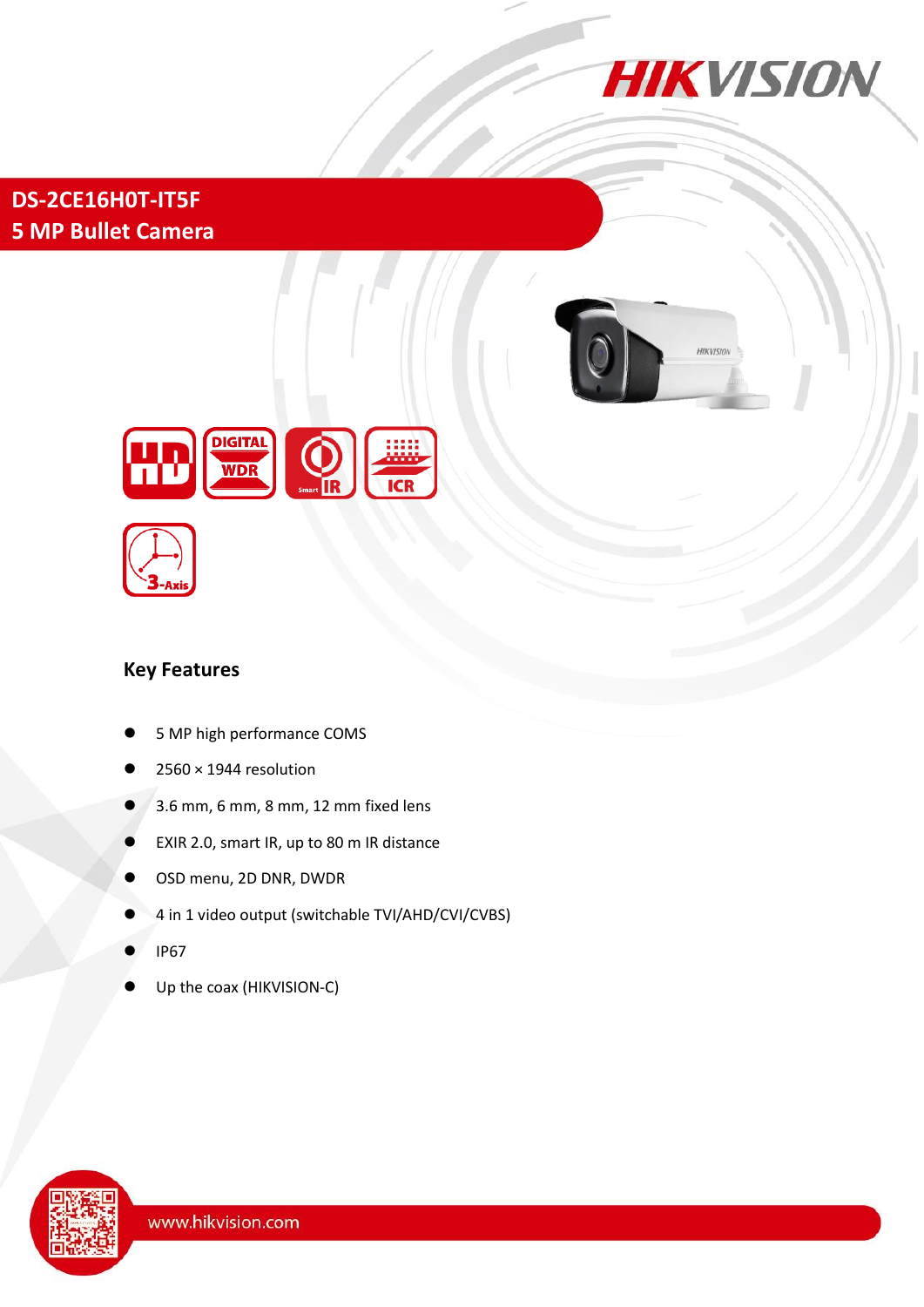

# **Specification**

X

| <b>Camera</b>                     |                                                                                       |
|-----------------------------------|---------------------------------------------------------------------------------------|
| Image Sensor                      | 5 MP CMOS image sensor                                                                |
| <b>Effective Pixels</b>           | 2560 (H) × 1944 (V)                                                                   |
| Min. Illumination                 | Color: 0.01 Lux @ (F1.2, AGC ON), 0 Lux with IR                                       |
| <b>Shutter Time</b>               | PAL: 1/25 s to 1/50, 000 s                                                            |
|                                   | NTSC: 1/30 s to 1/50, 000 s                                                           |
| Lens                              | 3.6 mm, 6 mm, 8 mm, 12 mm fixed lens                                                  |
| <b>Horizontal Field of View</b>   | 80.1° (3.6 mm), 57.1° (6 mm), 41° (8 mm), 25.7° (12 mm)                               |
| Lens Mount                        | M12                                                                                   |
| Day & Night                       | IR cut filter                                                                         |
| Angle Adjustment                  | Pan: 0° to 360°; Tilt: 0° to 180°; Rotate: 0° to 360°                                 |
| Synchronization                   | Internal synchronization                                                              |
| <b>Frame Rate</b>                 | PAL: 5 MP@20fps, 4 MP@25fps, 1080p@25fps<br>NTSC: 5 MP@20fps, 4 MP@30fps, 1080p@30fps |
| <b>Menu</b>                       |                                                                                       |
| AGC                               | Support                                                                               |
| D/N Mode                          | Auto/Color/BW (Black and White)                                                       |
| <b>White Balance</b>              | ATW/MWB                                                                               |
| <b>BLC</b>                        | Support                                                                               |
| DWDR (Digital Wide Dynamic Range) | Support                                                                               |
| Language                          | English                                                                               |
| <b>Functions</b>                  | Brightness, Sharpness, DNR, Mirror, Smart IR                                          |
| <b>Interface</b>                  |                                                                                       |
| Video Output                      | 1 HD analog output                                                                    |
| Switch Button                     | TVI/AHD/CVI/CVBS                                                                      |
| <b>General</b>                    |                                                                                       |
| <b>Operating Conditions</b>       | -40 °C to 60 °C (-40 °F to 140 °F), humidity: 90% or less (non-condensation)          |
| Power Supply                      | 12 V DC ±25%                                                                          |
| Power Consumption                 | Max. 5.2 W                                                                            |
| <b>Protection Level</b>           | <b>IP67</b>                                                                           |
| Material                          | Front cover: Metal<br>Main body: Plastic                                              |
| IR Range                          | Up to 80 m                                                                            |
| Communication                     | Up the coax, Protocol: HIKVISION-C (TVI output)                                       |
| <b>Dimensions</b>                 | 86.7 mm $\times$ 81.6 mm $\times$ 226 mm (3.41" $\times$ 3.23" $\times$ 8.67")        |
| Weight                            | Approx. 680 g (1.5 lb.)                                                               |